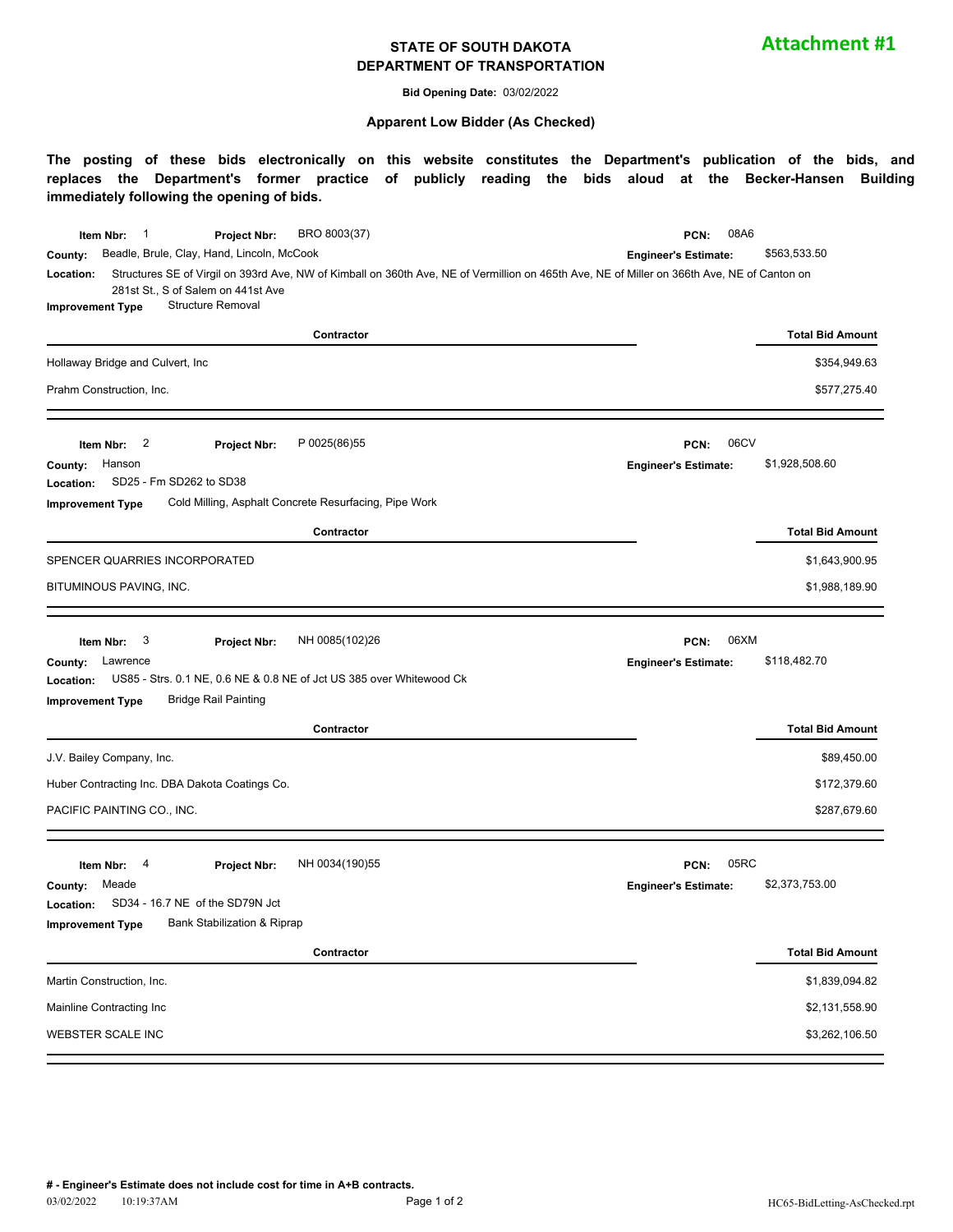#### **STATE OF SOUTH DAKOTA DEPARTMENT OF TRANSPORTATION**

**Bid Opening Date:** 03/02/2022

#### **Apparent Low Bidder (As Checked)**

**The posting of these bids electronically on this website constitutes the Department's publication of the bids, and replaces the Department's former practice of publicly reading the bids aloud at the Becker-Hansen Building immediately following the opening of bids.**

| NH-P 0011(156)<br>5<br>Item Nbr:<br><b>Project Nbr:</b> | 087W<br>PCN:                |                                              |  |
|---------------------------------------------------------|-----------------------------|----------------------------------------------|--|
| Brown, Day, Marshall<br>County:                         | <b>Engineer's Estimate:</b> | \$102,728.90                                 |  |
| Various Routes in the Aberdeen Region<br>Location:      |                             |                                              |  |
| Rout & Seal<br><b>Improvement Type</b>                  |                             |                                              |  |
| Contractor                                              |                             | <b>Total Bid Amount</b>                      |  |
| Highway Improvement, Inc                                |                             | \$134,493.50                                 |  |
| Roadway Services, Inc.                                  |                             | \$146,541.00<br>\$173,726.37<br>\$195,951.10 |  |
| Asphalt Surface Technologies Corporation                |                             |                                              |  |
| Northwest Asphalt & Maintenance                         |                             |                                              |  |
| FAHRNER ASPHALT SEALERS, LLC                            |                             | \$311,757.70                                 |  |
| 6<br>NH-P 0043(34)<br>Item Nbr:<br>Project Nbr:         | 0884<br>PCN:                |                                              |  |
| Fall River, Oglala Lakota<br>County:                    | <b>Engineer's Estimate:</b> | \$47,481.22                                  |  |
| Various Location in the Custer Area<br>Location:        |                             |                                              |  |
| Rout & Seal<br><b>Improvement Type</b>                  |                             |                                              |  |
| Contractor                                              |                             | <b>Total Bid Amount</b>                      |  |
| Highway Improvement, Inc                                |                             | \$56,376.62                                  |  |
| Roadway Services, Inc.                                  |                             | \$68,056.45                                  |  |
| Asphalt Surface Technologies Corporation                |                             | \$118,383.10                                 |  |
| 7<br>NH-P 0041(176)<br>Item Nbr:<br>Project Nbr:        | 0874<br>PCN:                |                                              |  |
| Pennington<br>County:                                   | <b>Engineer's Estimate:</b> | \$101,527.85                                 |  |
| Various Locations in the Rapid City Area<br>Location:   |                             |                                              |  |
| Rout & Seal<br><b>Improvement Type</b>                  |                             |                                              |  |
| Contractor                                              |                             | <b>Total Bid Amount</b>                      |  |
| Highway Improvement, Inc                                |                             | \$113,297.90                                 |  |
| Asphalt Surface Technologies Corporation                |                             | \$134,497.87                                 |  |
| Roadway Services, Inc.                                  |                             | \$166,181.60                                 |  |
|                                                         |                             |                                              |  |